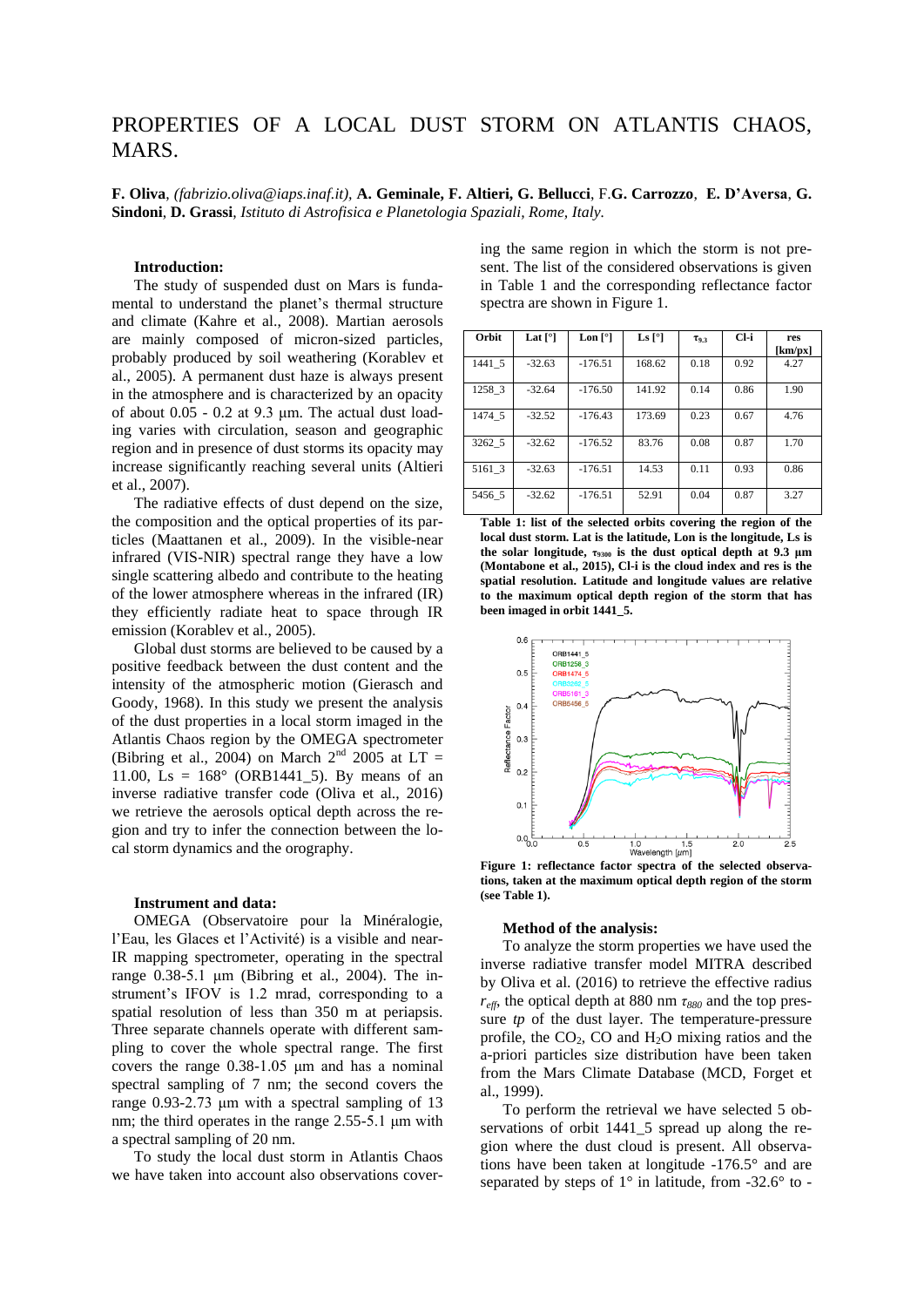36.6°. At -32.6° the cloud presents its maximum optical depth. In this region the solar radiance is completely scattered by the dust and the underlying surface results to be hidden. However, moving southwards the optical depth decreases and the surface contribution cannot be neglected in the retrieval process.

**Surface properties:** Among the selected observations (see Table 1), we have verified that orbit 3262\_5 is particularly suitable to analyze the region in almost clear sky conditions since water ice clouds are not present and the dust opacity, as retrieved by Montabone et al. (2015), is very low. A comparison of orbits  $1441\,5$  and  $3262\,5$  is shown in Figure 2.



**Figure 2: comparison between the regions covered by orbits 1441\_5 and 3262\_5, displayed at 1 μm. The red crosses indicate the regions where the reference spectra shown in Figure 1 have been taken.**

To obtain the gas-free surface spectra of the studied region, we have processed the spectra of orbit 3262\_5 using the SAS method (Geminale et al., 2015) that we briefly describe here. The method, based on the principal component analysis (PCA), searches for a set of eigenvectors whose linear combination is capable to reconstruct the measured spectrum (Bandfield et al., 2000). The physical significance to the eigenvectors matrix is given by best fitting a linear combination of the meaningful eigenvectors with a set of test vectors (Hopke, 1989). In our case, these vectors are simulations obtained with the radiative transfer code ARS (Ignatiev et al., 2005), each one representing a gaseous spectral endmember for  $CO<sub>2</sub>$ , CO and H<sub>2</sub>O. A test spectrum for the surface is obtained with the so called Mons Olympus' method (MO, Langevin et al., 2005). The resulting surface spectrum used as input in the MITRA model is shown in Figure 3.

#### **Retrieval of the dust properties:**

We used the MITRA model to retrieve the microphysical and geometrical properties of dust. Gaseous absorption cross sections have been computed using the HITRAN 2012 database (Rothman et al., 2013) and exploiting the routines of the ARS

radiative transfer package (Ignatiev et al., 2005).



**Figure 3: the lower spectrum is the retrieved surface reflec**tance at latitude =  $\cdot 33.6^\circ$  and longitude =  $\cdot 176.5^\circ$  of orbit **3262\_5, obtained with the SAS method. The upper spectrum is the reflectance of orbit 1441\_5 at the maximum optical depth region of the storm (red cross in the left panel of Figure 1).**

To describe the optical properties of dust we considered the complex refractive index from Wolff et al. (2009). In the model we tested different scenarios to describe the vertical structure of the cloud, using more than one layer, different size distributions and refractive indices (e.g. Hansen, 2003). However, we verified that our first guess scenario consisting of a single layer described with the optical constants from Wolff et al. (2009) extending to the surface is able to reproduce the observed spectra in a reliable way, ruling out the requirement for more complex scenarios. We used the reflectance spectra obtained with the SAS method, as described in the previous section, as surface albedo spectra in input to the model. We then applied the model to retrieve the dust *reff*, *τ<sup>880</sup>* and *tp* on all the selected observations. All retrievals have been performed in the spectral range  $500 \div 2500$  nm.

| LT                 | $-32.6^{\circ}$ | $-33.6^{\circ}$ | $-34.6^{\circ}$ | $-35.6^{\circ}$ | $-36.6^{\circ}$ |
|--------------------|-----------------|-----------------|-----------------|-----------------|-----------------|
| $r_{\rm eff}$ [µm] | 1.23            | 1.38            | 1.15            | 1.06            | 1.04            |
|                    | (0.21)          | (0.02)          | (0.12)          | (0.07)          | (0.08)          |
| tp [mbar]          | 3.4             | 3.4             | 3.4             | 5.1             | 5.1             |
|                    | (0.3)           | (0.7)           | (0.7)           | (0.5)           | (0.5)           |
| tp [km]            | 4.4             | 4.4             | 4.4             | 0.44            | 0.44            |
|                    | (1.1)           | (1.9)           | (1.9)           | (0.05)          | (0.05)          |
| $\tau_{880}$       | 5.9             | 3.4             | 1.3             | 0.7             | 0.6             |
|                    | (2.2)           | (1.8)           | (0.7)           | (0.2)           | (0.2)           |

**Table 2: best fit values obtained from the retrieval on each observation. Latitudes are given in the first row (LT) and the values in parenthesis are the errors of the retrieved parameters.**

## **Discussion and future work:**

As expected, we found a decreasing trend for the optical depth going towards southern latitudes (i.e. going away from storm, see Figure 2). Indeed, we found that the opacity at 880 nm decreases from about 6 at latitude -32.6° to less than 1 at latitude - 36.6°. Even if less evident, we found a decreasing trend also for the layer top altitude, decreasing from